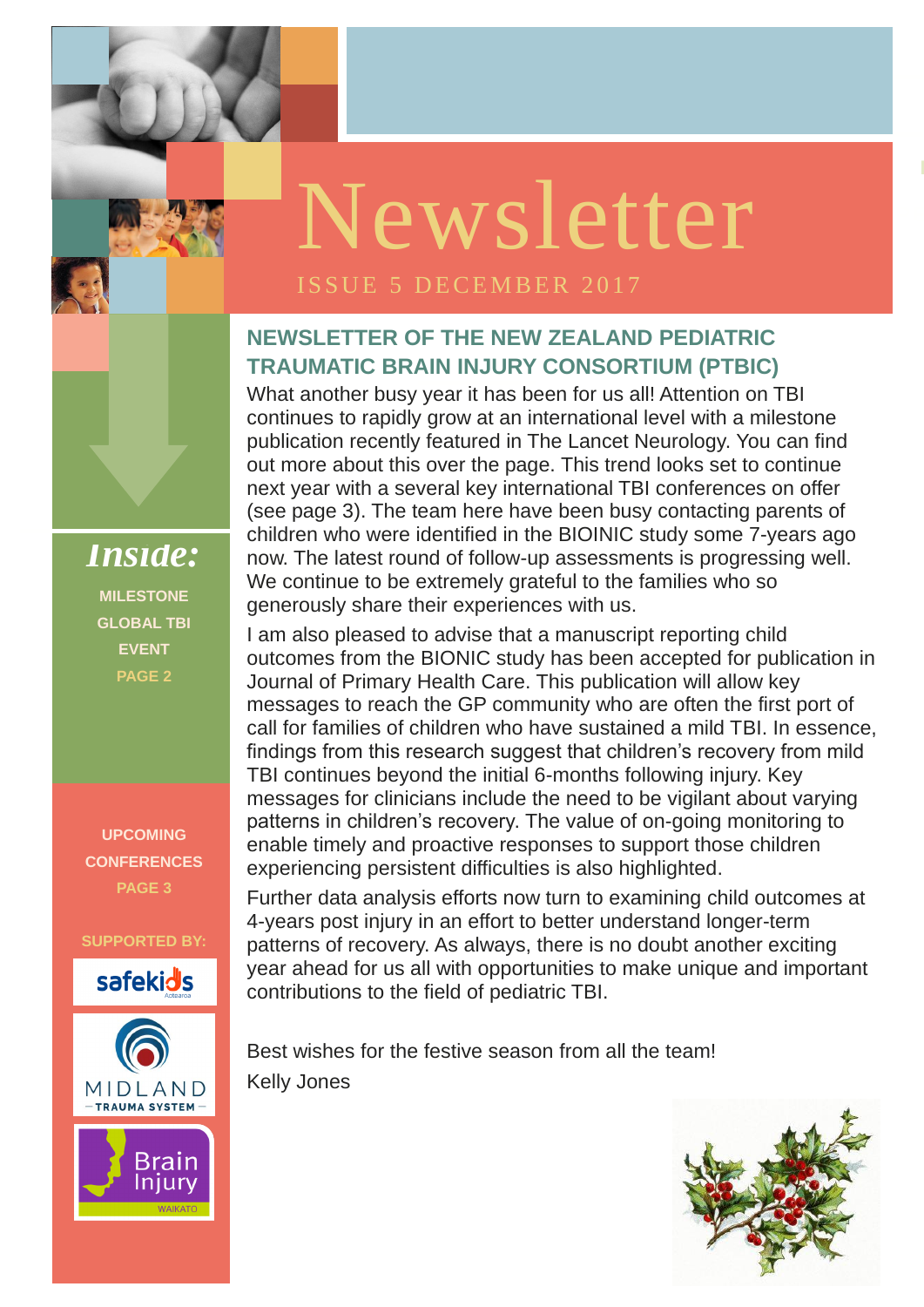The Lancet Neurology Commission on Traumatic Brain Injury was released at The European Parliament on November 07<sup>th</sup>, 2017. This was a milestone event undertaken by the Collaborative European NeuroTrauma Effectiveness Research in TBI (CENTER-TBI) group. The development of the commission issue involved more than 300 clinicians and researchers worldwide, including Associate Professor Alice Theadom and Professor Valery Feigin from our consortium. The commission was released at a dedicated scientific event at the Foundation Universitaire in Brussels. The event began with an emotional recant of the mother of a young adult with severe TBI, followed by talks regarding disparities in healthcare, the global burden of TBI, and variations in TBI management. The event brought together policymakers, funders and healthcare professionals on a global basis.

The Lancet Neurology Commission highlights priorities and recommendations for reducing the global burden of TBI. Key areas to address include the availability of evidence to support treatment guidelines **THE LANCET Neurology** 

> Traumatic brain injury: integrated approaches to improve prevention, clinical care, and research



"Traumatic brain injury is a public health challenge of vast, but insufficiently recognised, proportions. Concerted efforts are urgently needed to address deficiencies in prevention, care, and research."

n by The Lancet Neurology

and recommendations, to better individualise treatment strategies (rather than using a one-size-fits-all approach), and the need for accurate epidemiological monitoring and health economic data to inform prevention programmes and health care policies. For those involved in the design of TBI-related research, the commission provides a value overview of the current state of affairs and highlights important areas that require further attention – Happy reading! The commission and related papers are available open access at <http://www.thelancet.com/commissions/traumatic-brain-injury>

### **Local TBI research update**

### **BIONICAL**

Latest figures show that just over 100 families have completed a study questionnaire to date. Recruitment rates are very healthy, being 75% for families of children with TBI and 85% for TBI-free control families. Well done to the research team who all work extremely hard to locate families and keep the study running smoothly.

**BIONIC8** Following on from the Bionical follow-up of children and adolescents identified with TBI in the original BIONIC study, plans are now well underway for the follow-up of adults from the 2010-2011 study. Follow-up assessments will commence in February 2018 and will run through until March 2019. This research has been funded by the Waikato Medical Research Foundation and will be led by Professor Nicola Starkey at the University of Waikato. This next stage of follow-up offers a valuable opportunity to examine longer-term outcomes of TBI, including the effects of injury on the transition from adolescence to adulthood. Keeping in mind the importance of determining the potentially cumulative effects of TBI alongside the natural process of aging, planning for funding of a 10-year follow-up of the entire BIONIC sample is also underway.



# **Hot off the Press! Special Lancet Commission Issue on TBI**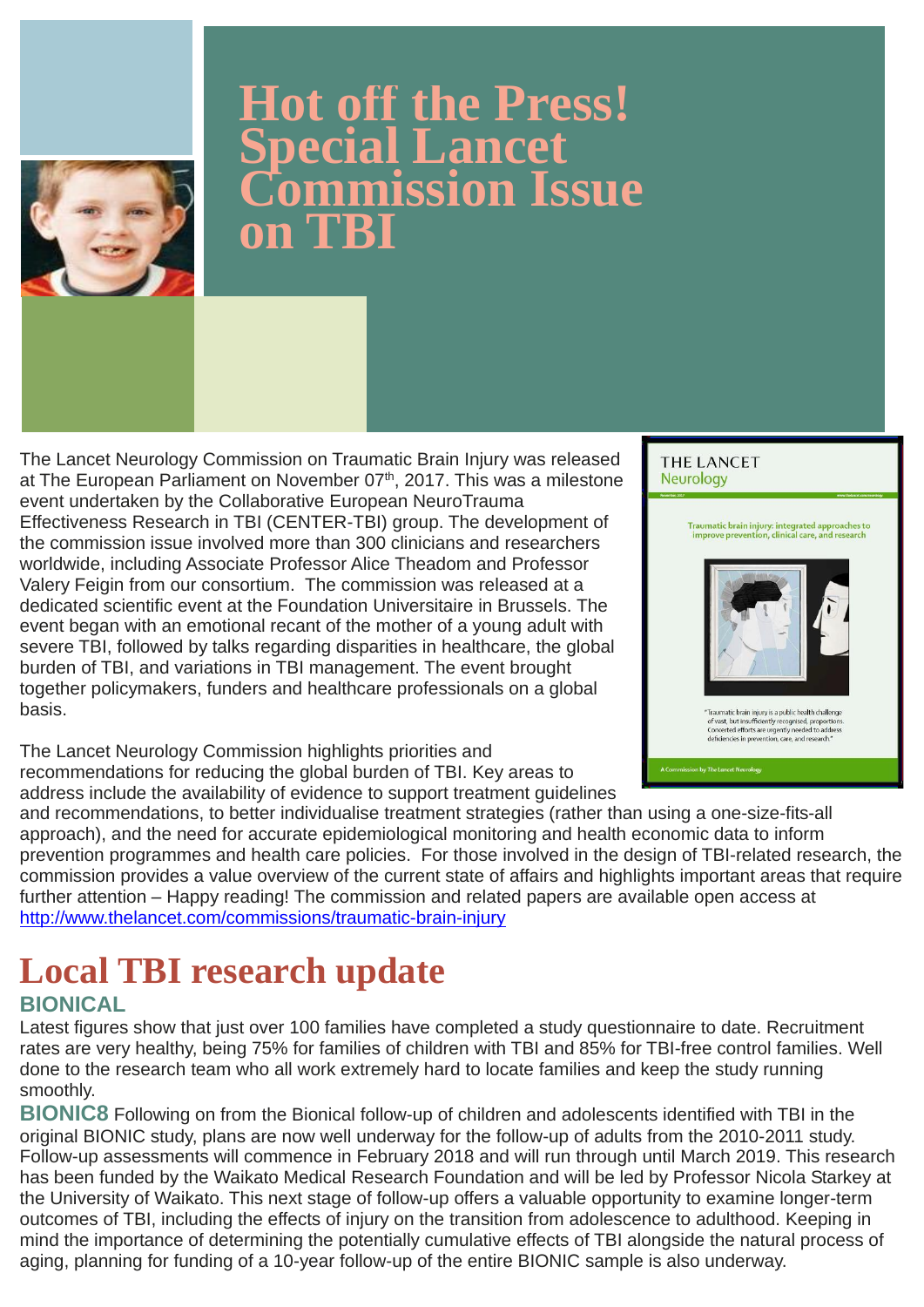The International Paediatric Brain Injury Society and the International Brain Injury Association recently hosted this event in Rome, Italy. Professor Nicola Starkey was fortunate enough to attend the event. Nicola presented on 'Improvements in Children's Executive Functioning Four years after mild TBI' and delivered a workshop with other pediatric TBI researchers (Professor Vicki Anderson, Murdoch Childrens Research Institute; Dr Audrey McKinlay, University of Melbourne and Dr Mark Linden, Queens' University Belfast) on 'Long-term Outcomes of Traumatic Brain injury in Children'. There were a number of excellent keynote presentations. Dr Al Condeluci outlined the importance of helping children to remain socially connected after TBI, and described their work to involve classmates and the wider community in ensuring children maintain and develop their social networks. On a different note, Associate Professor Miriam Beauchamp's presentation focused on "Thinking Positive" encouraging us to think about wellness rather than weakness after injury. The conference was a resounding success. Professor Starkey came away more inspired to continue our research into pediatric TBI.

### **BRAINSTORM: HEADS TOGETHER FOR CONCUSSION**

Held at the Havelock North Function Centre in the sunny Hawkes Bay, about 150 clinicians and researchers from throughout the country recently met at the inaugural 2-day event to debate hot topics and get updates on the latest research into pediatric TBI management. An impressive array of speakers included Dr Nathan Zasler, Medical Director and CEO of Concussion Care Centre of Virginia, and our own Associate Professor Alice Theadom. The event that was put together by Geneva Health and ABI Rehabilitation. Here are a few words from Alice about the conference - The conference discussed a number of issues including the terms we use to describe injuries to patients, gradual return to activity, and the need to consider other areas potentially affected such as in the neck and eyes that could aggravate symptoms. Following a presentation on difficulties some experience both returning to work and maintaining work performance and school functioning over time after mild injury, there was an interesting discussion about the need to support people following initial return to work to help them maintain their employment. Several practitioners working with children stated that in some cases children often find it hard to catch up to their peers at school following their injury which affected their self-esteem, particularly young girls. It was a great conference connecting researchers and practitioners and challenging current ways of working. For more see [http://www.nzherald.co.nz/hawkes-bay](http://www.nzherald.co.nz/hawkes-bay-today/news/article.cfm?c_id=1503462&objectid=11945031)[today/news/article.cfm?c\\_id=1503462&objectid=11945031](http://www.nzherald.co.nz/hawkes-bay-today/news/article.cfm?c_id=1503462&objectid=11945031)



*Latest new members of the Bionical team!*



*Amy Fallaize*







### *Katy Pocock*

[WWW.NISAN.AUT.AC.NZ/](Previous%20drafts/www.nisan.aut.ac.nz/Pediatric-TBI-Consortium)

[PEDIATRIC-TBI-](Previous%20drafts/www.nisan.aut.ac.nz/Pediatric-TBI-Consortium)



# **Updates from recent conferences**

### **SECOND INTERNATIONAL PAEDIATRIC ACQUIRED BRAIN INJURY CONFERENCE**